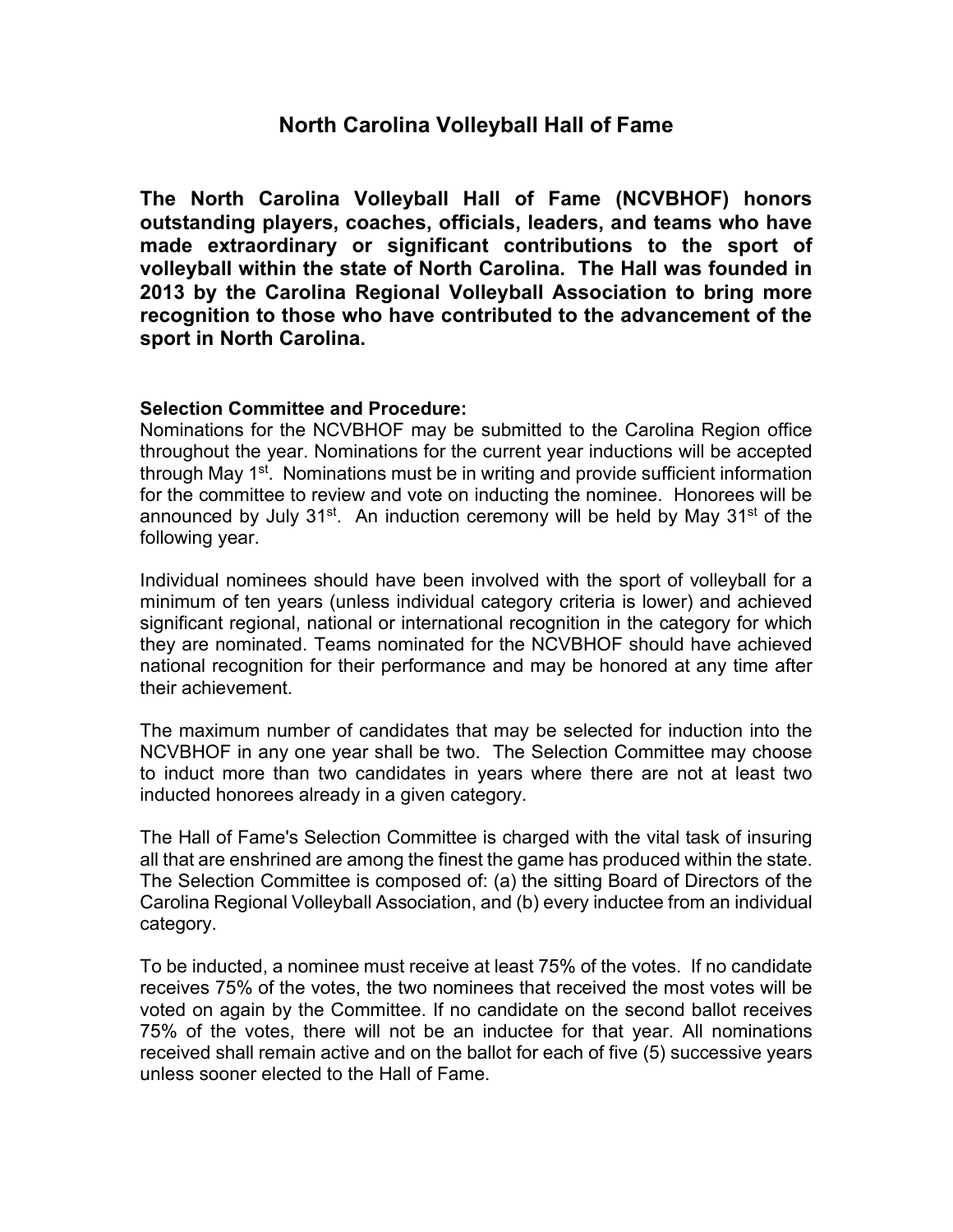## **Criteria:**

- A. Recognized for extensive, significant and outstanding contributions to the Carolina Regional Volleyball Association, other North Carolina volleyball organizations, or sport of volleyball within North Carolina; and/or
- B. Has demonstrated a great devotion to the game of volleyball and willingness to give unselfishly of his/her talents toward the development and promotion of the sport of volleyball in North Carolina; and/or
- C. Has provided outstanding and distinguished service to one or more regional adult and/or junior volleyball programs; and/or
- D. Has contributed voluntary service which is directly beneficial to the longterm success of the Carolina Regional Volleyball Association, USA Volleyball, or the sport of volleyball in general; and/or
- E. Demonstrated outstanding success as a player, coach, official, team, or leader in the sport of volleyball in North Carolina, nationally or internationally; and/or
- F. Recognized as an ambassador for the sport of volleyball in North Carolina.

**Categories:** nominees may be recognized for contributions in the following categories

- A. **Founders and Administrators** this category is for individuals (1) who have played a key role in founding either the Carolina Region, a volleyball club, or some programming for the sport of volleyball which has proven to make a significant impact in either their local area, the state, and/or within the sport of volleyball, or (2) who have proven themselves to be innovators or key contributors in advancing and promoting the sport of volleyball within or beyond North Carolina.
- B. **Coaches** this category is for individuals who have served within the state of North Carolina in the capacity of a coach for the sport of volleyball at any level (recreational, scholastic, club, collegiate, High Performance, National team, or Internationally, etc.). Ideal nominees are those whose standard has been to better the quality of knowledge, skill, and experiences of those they oversee by developing players as well as mentoring other coaches. Preference will be given to individuals who have received some level of high recognition or success (national coach of the year, won a significant championship, won multiple state championships, etc.)